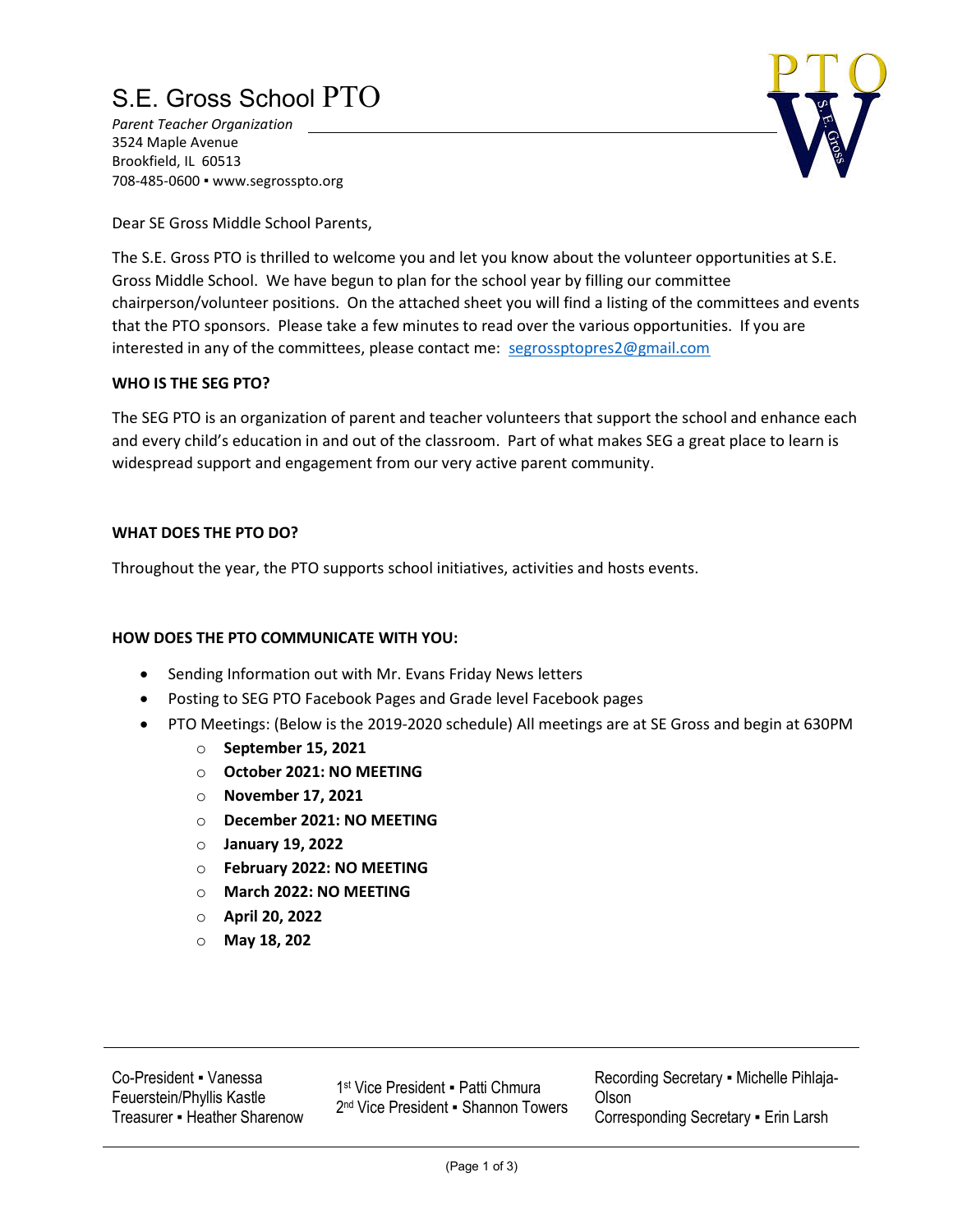# S.E. Gross School PTO

Parent Teacher Organization 3524 Maple Avenue Brookfield, IL 60513 708-485-0600 ▪ www.segrosspto.org

### HOW CAN YOU SUPPORT THE SEG PTO?

The PTO supports initiatives, activities and events that reach every SEG student and parent. SEG PTO volunteers maintain our PTO website (http://www.segrosspto.org/); host teacher appreciation events, host student activities such The Halloween dance and Flying high, fund the fine arts scholarships, and fund teacher wish list items to enhance students educational experience.

- **BECOME A PTO MEMBER:** We have multiple membership levels to fit any budget. This can be done on School Bucks Website (http://www.myschoolbucks.com) or by traditional pen and paper application.
- SUPPORT PTO ACTIVITIES: The PTO depends on your support to fund our school initiatives. This includes Business Benefit Restaurant Nights out and "Test Survival Kit" during standardized testing.
- VOLUNTE**E**R: Just as important the PTO and the school needs and welcomes your volunteer spirit! Please attend PTO meetings consider volunteering at an event or get involved in your own way-There are many jobs to fill and we need your help!
	- o Dances: Signup Geniuses are sent out prior to the events via school Friday newsletters and posted to Facebook pages.
	- $\circ$  Donations: The PTO occasionally requests small cash or food donations. These donations support activities such as teach appreciation lunches,  $8<sup>th</sup>$  Grade graduation reception, and 8<sup>th</sup> grade Great America Breakfast.
	- o Fund Raising Events: (Trivia Night) Signup Geniuses are sent out prior to the events via school Friday newsletters and posted to Facebook pages
	- $\circ$  **Committees:** Please consider joining a committee. They are forming now (a few still need chairs)
		- **Test Survival Kits (Spring)**
		- **EXECUTE:** District Wide showcase event
		- **Book Fair (February)**
		- **F** Trivia Night (March)
		- **Teacher Appreciation Week (May)**
		- $\blacksquare$  8<sup>th</sup> Grade Great America Breakfast (for your later years at SEG)
		- 8<sup>™</sup> Grade Dinner Dance (for your later years at SE Gross)
		- $\blacksquare$  8<sup>th</sup> Grade Graduation Reception (traditionally hosted by 6<sup>th</sup>/7<sup>th</sup> grade parents)

1<sup>st</sup> Vice President · Patti Chmura 2 nd Vice President ▪ Shannon Towers Recording Secretary ▪ Michelle Pihlaja-Olson Corresponding Secretary ▪ Erin Larsh